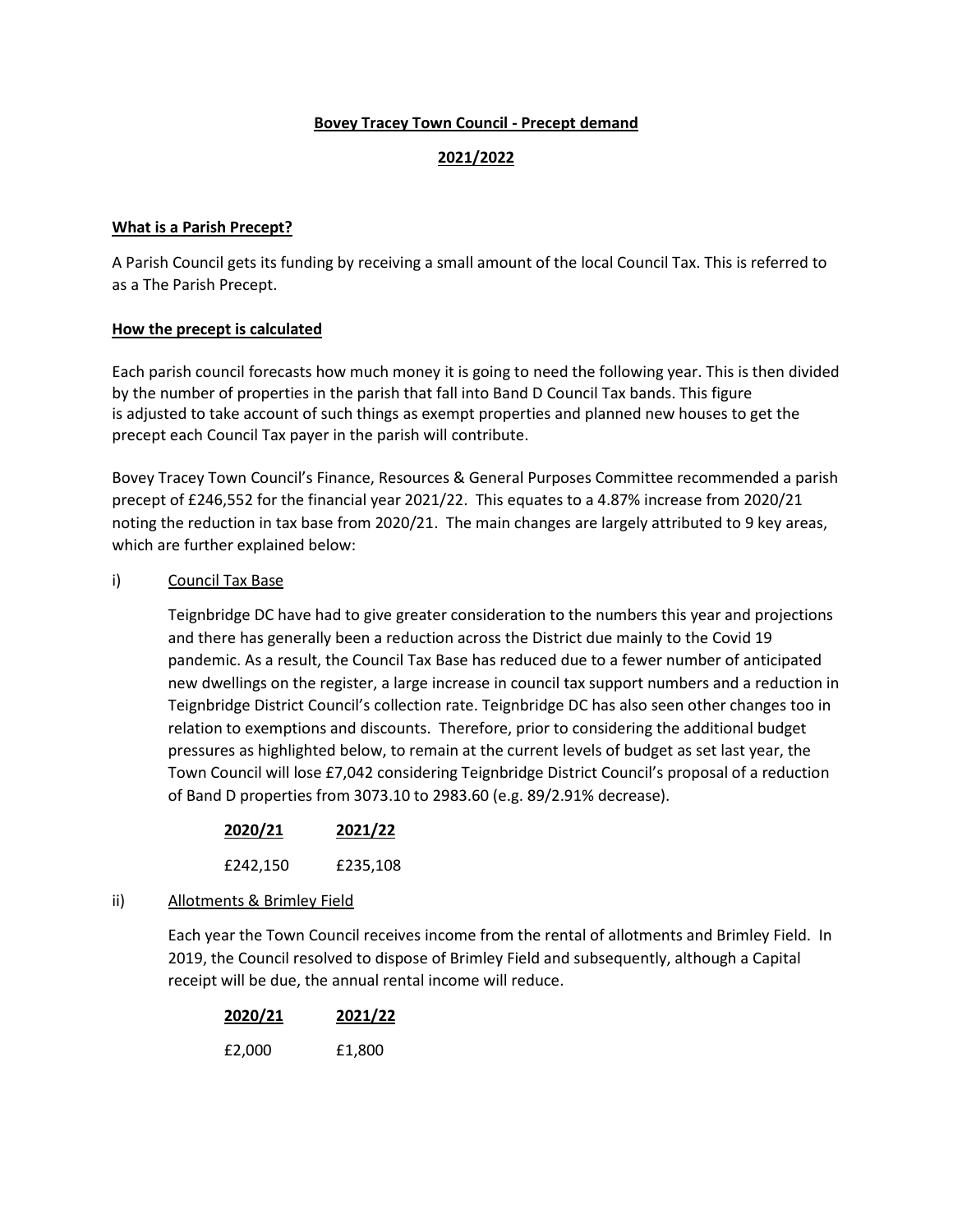#### iii) Riverside Community Centre

The Riverside Community Centre development completed in August 2020. The Town Council is now in a position to start renting the available space, which consists of a main hall and 4 Incubation Offices. Therefore, the Council will be expecting to achieve some income from hiring, however year one estimates have been cautiously set due to it being the first year and in addition the government restrictions due to Covid19 will impact the range of activities that can take place.

| 2020/21 | 2021/22 |
|---------|---------|
| £0.00   | £8,788  |

### iv) Salaries & associated costs

The Town Council's employment contracts are in-line with the National Association of Local Councils (NALC). Currently a Public Sector pay freeze is suggested by Government, however the Government has no formal role in the decisions around annual local government pay increases which are developed through negotiations with the trade unions. Staff contracts also entitle post-holders to incremental increases where appropriate and therefore a 3% allowance is proposed.

| 2020/21 | 2021/22 |
|---------|---------|
| £95,000 | £98,000 |

### v) Town Regeneration

During 2020/21 the Town Council's Regeneration Committee has not met. There has been a focus to try and re-establish a Business Association for the Town. As the Committee is not currently meeting, there has been no outputs. It is therefore proposed to temporarily remove this budget in order to refocus this spend in other priority areas.

| 2020/21 | 2021/22 |
|---------|---------|
| £2,500  | £0      |

### vi) Tree Related Works

Bi-annually the Town Council commissions a Quantified Tree Risk Assessment (QTRA) on trees located on Town Council assets in order to comply with its Duty of Care of users and visitors to its parks and open spaces. An independently commissioned report has highlighted that additional tree related work should be scheduled to tackle the Ash Dieback within the Council's tree stock.

| 2020/21 | 2021/22 |
|---------|---------|
| £3,500  | £4,500  |